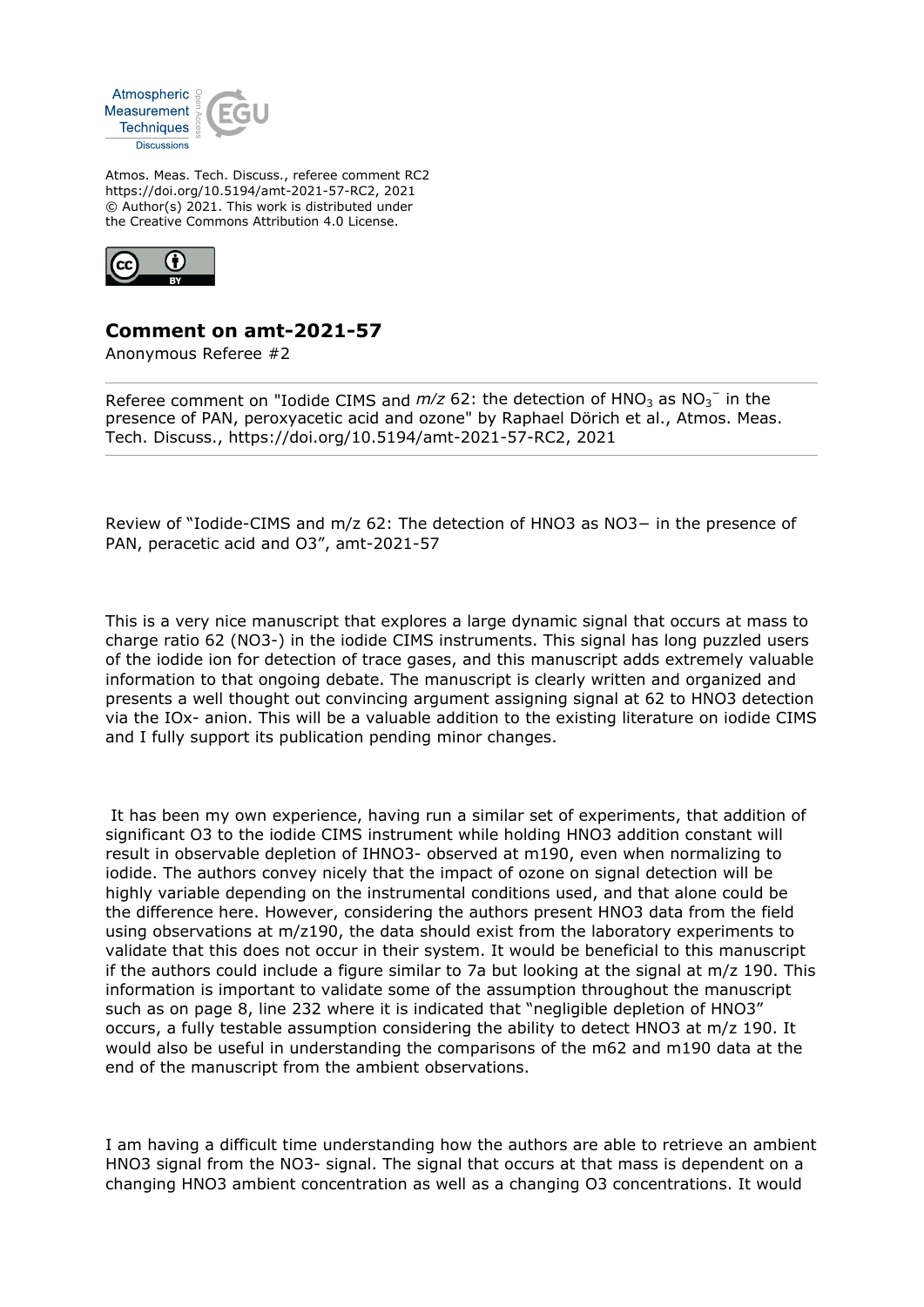seem rather difficult to retrieve the real concentration unless you make an assumption that at any given point HNO3 is not changing and only O3 is changing, or the other way around. The only way this may work is if the authors used a measurement of true O3 collected during the ambient flights, however it is unclear from the description that this was the case, perhaps those details are just missing. If an ozone measurement was used what instrument provided that data. I would like to see more details of how the concentration profiles in Figures 9 and 10 are determined, and what assumptions were made. If the author agree that one can not retrieve true HNO3 unless a true ozone measurement is used it would benefit the readers to explicitly state this. It is possible that a reader could interpret the data presented here to mean that by using the Iodide CIMS measure of IOx- and NO3- one can quantitatively measure HNO3.

I am in general surprised by the lack of instrument response to ambient features in the data in figures 9, 10 and S1. HNO3 should have a significant inlet response time relative to O3 in the CIMS regardless of the inlet conditions. In figure S1 in particular there appears to not be any lag in the observations. This quality in addition to the exact correlation to O3 makes me believe that you are really just detecting HNO3 that is made inside of the instrument. Otherwise, I would expect some deviation between the ambient O3 and HNO3 from 12:00 to 15:00 in figure S1. Can the authors comment on the time response of their measurements? What does a laboratory time response on m190 look like relative to m62?

Has the data from Figure 10b been corrected for scrubber zeros? Is this actually signal over zero. The way the data correction is explained for 9b where an approximate exponential of the Po HNO3 source is subtracted out would suggest that there are not real zeros removed from the ambient data, which would include source HNO3. If real zeros have not been used how do you know any of the features shown in figure 9b or 10b are real ambient signals. If real zeros were used why didn't they account for the Po source background?

This ion chemistry is ultimately a three-body reaction as indicated in page 7, line 216. Therefore, the result should be quite dependent on IMR pressure. The iodide CIMS literature is filled with instruments running across a very large range of pressures, sometimes exceeding 100 mbar, do the authors have any data or comments on the impact of pressure on this ionization mechanism.

The authors comment on the potential issues with past data sets using iodide CIMS to measure PAN, due to the secondary acetate ion chemistry that is occurring. It is my experience that many if not all of the airborne systems employ a constant standard addition of 13C PAN to the instrument. I believe that this addition would account for any secondary ion loss due to IOx- chemistry. I think the authors should add a comment in their discussion on this point on pages 9/10. While there are likely many dataset that have not used such an internal standard to track sensitivity changes it is not appropriate to question the data set that have used that method. A related question is do the authors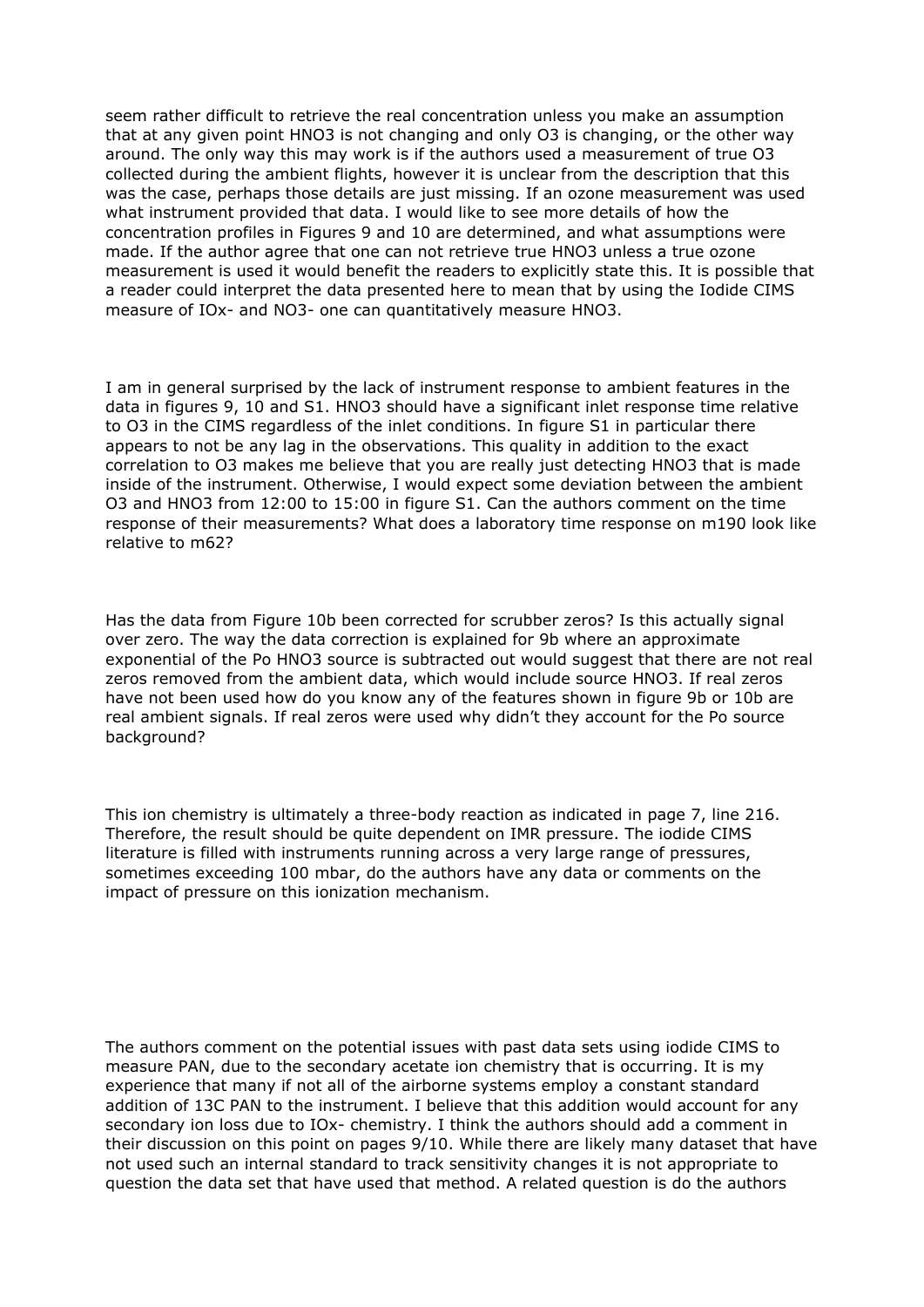believe such a system would indeed correct for these ion chemistry issues? That could be a good couple sentence discussion to add here.

On page 12, line 369 the authors state that 190 does not show any correlation with O3. However, in the same figure, #10, it is clear that 190 correlates with m62. It was previously argued in describing figure 9, using panel C that it is expected that HNO3 should correlate with O3 even after correction for this unique ion chemistry. Additionally, there are clearly features in 10b that correlate with the ozone signal shown in 10a. Please elaborate on the disagreement between these two statements.

On page 6 there is a discussion on the residence time in the flow tube and comparison to similar work. I encourage the authors to reconsider their calculation of the residence time in their flow tube as presented. With a critical orifice on a cylinder there will be a jetting effect of the air through the region such that your reaction timescale will not be equivalent to the laminar sweeping of the volume. Rather it will be dependent on the velocity and flow dynamics of that jetting effect. This likely results in a significantly shorter reaction time than the volumetric calculation for most of the analyte molecules being sampled. It is not necessarily a discussion that is needed here but should be considered when trying to understand the difference being discussed, and leveraged as a potential answer for some of the disagreement observed.

Figure 1. I am interested in the flow dynamics in the figure with the initial sampling line. It appears that at some point your inlet could be connected to a pump exhaust line in the far left of the diagram. Even if overflowing the inlet with N2, depending on the flow characteristics and pressures I could see a scenario where pump exhaust would flow out the inlet past your sampling point. Perhaps something is missing or I am interpreting this diagram incorrectly.

Why do the authors believe the HNO3 to 62 appears nonlinear in the inset figures on Fig 2 and 8?

Figure 9 and 10. These figures are difficult to interpret because there is not legend given in the figure and the colors are reused for different species. In 9, I believe the label attitude should be black and without reading the caption the reader has no idea what the pink line is for example. Blue is used in 3 places in Fig 9 for three different things.

Page 8, line 238 needs a space between the and IOx

Page ,8, line 241, suggest adding the word "of" in front of 100 greater.